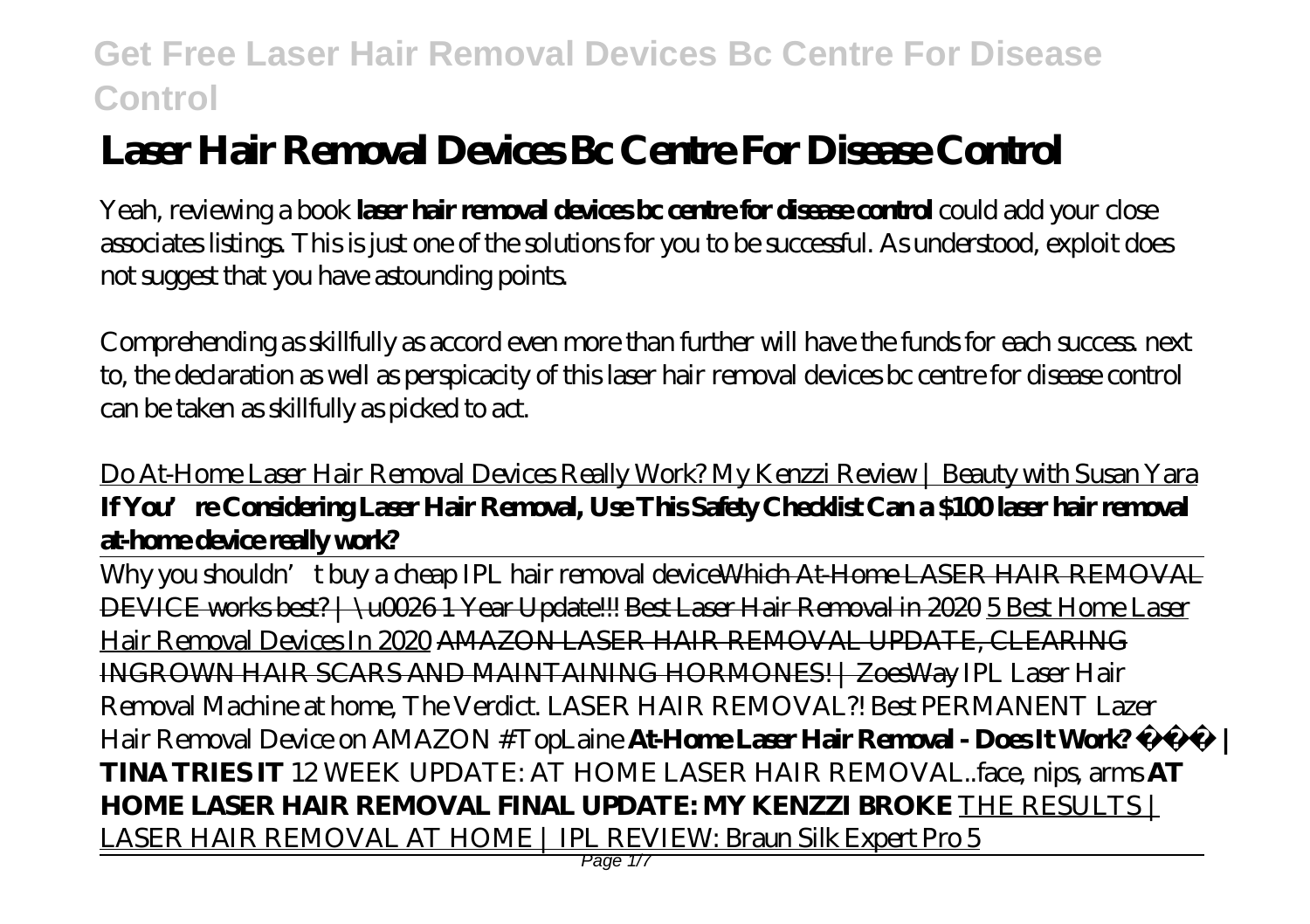#### AT HOME LASER HAIR REMOVAL 8 WEEK UPDATE | Results with pictures! THE TRUTH ABOUT AT HOME LASER HAIR REMOVAL // DOES KENZZI WORK? Trying BRAZILIAN LASER HAIR REMOVAL on MYSELF at home!!

IPL Hair Removal at home | 6 Months Later*Real Doctor Tries at Home Laser Hair Removal || Tria 4x Laser* SCIENCE BASED REVIEW...DOES AT HOME IPL HAIR REMOVAL WORK? KENZZI *IPL LASER HAIR REMOVAL | PHILLIPS LUMEA | | UPDATE | SABA ALI* AT HOME LASER HAIR REMOVAL FIRST IMPRESSIONS: KETCH BEAUTY REVIEW bc my KENZZI broke LASER HAIR REMOVAL AT HOME | BOSIDIN on Amazon!

IPL Laser hair removal at home for men Smoothskin Muse unboxing first impressions and how to *BOSIDIN OPT LASER: At Home HAIR Removal Natural Kaos 4K* Best Laser Hair Removers in 2020 - Top 6 Laser Hair Remover Picks IPL Laser Hair Removal Machine at home, does it work? *I TRIED LASER HAIR REMOVAL AT HOME!* BellaFlash Silk'n Hair Removal Review! **Laser Hair Removal Devices Bc**

Currently, lasers used for skin resurfacing, skin lesions and hair removal in BC operate with high emission levels and are therefore designated in the highest hazard classes (Class 3b & 4). These classifications indicate that the laser radiation emitted from these devices is a hazard to unprotected eyes or skin from exposure to the direct beam.

#### Laser **Hair Removal Devices Safety Guidelines for Owners...**

While the Imene Laser Hair Remover can technically work on both facial and body hair, its compact laser cap lets you target hair follicles more precisely on smaller areas like your face. Each...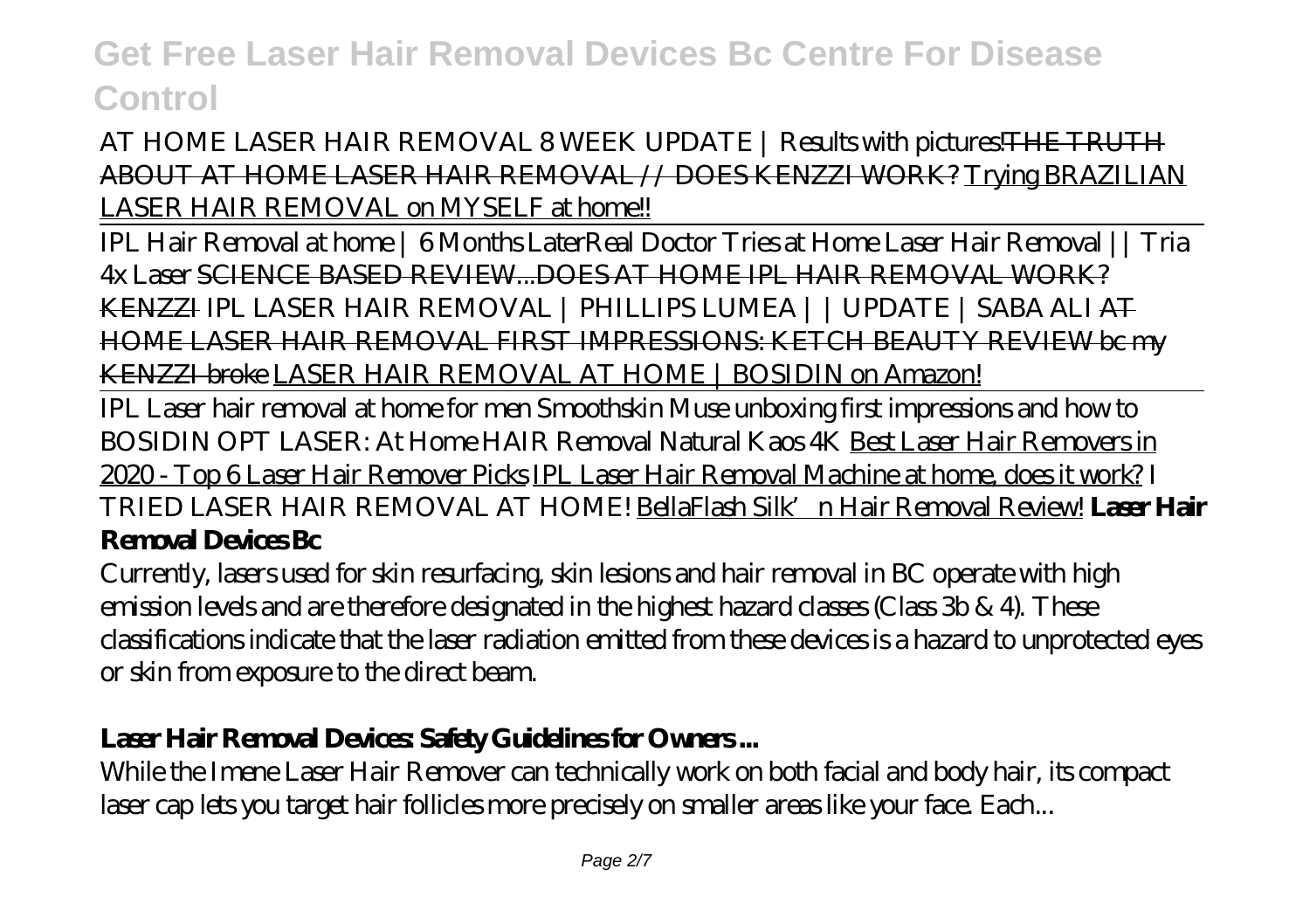#### **The 10 Best At-Home Laser Hair Removal Devices for 2020 ...**

Laser hair removal service in Vancouver, British Columbia and Laser skin rejuvenation services in Vancouver, BC and Lower Mainland (604) 696-5506 . ... I LOVE the skin care products I bought from Urban Body Laser. The moisturizers and serums are lightweight, super hydrating and smell amazing! My skin is normally dry and shows signs of aging.

#### **Urban Body Laser, Vancouver, BC - Laser Hair Removal ...**

Laser hair removal works with the help of high-heat lasers or intense pulsed lights (IPLs) that dissolve hair and temporarily disable hair follides. That way, the follides won't be able to...

#### **10 Best At-Home Laser Hair Removal Devices: Pros and Cons**

Located in Williams Lake Britsh Columbia, the Cariboo Aesthetic Laser Clinic was established in 2008 by Dr. Neufeld. Our goal at the clinic is to provide high quality, effective, and safe aesthetics treatments. Dr Neufeld performs all injectable treatments such as Botox Cosmetics ® and Juvederm ® Injectables as well as performs the leg vein therapy laser treatments.

### **HOME | Laser**

People with hair growth in the wrong areas of their body can now look forward to smooth skin. Facial wrinkles have long been an issue for those with many years of experience, but new laser treatments can now help them look and feel better than ever before without undergoing a costly facelift.

#### **Cosmetic Uses for Lasers - Vanish Laser**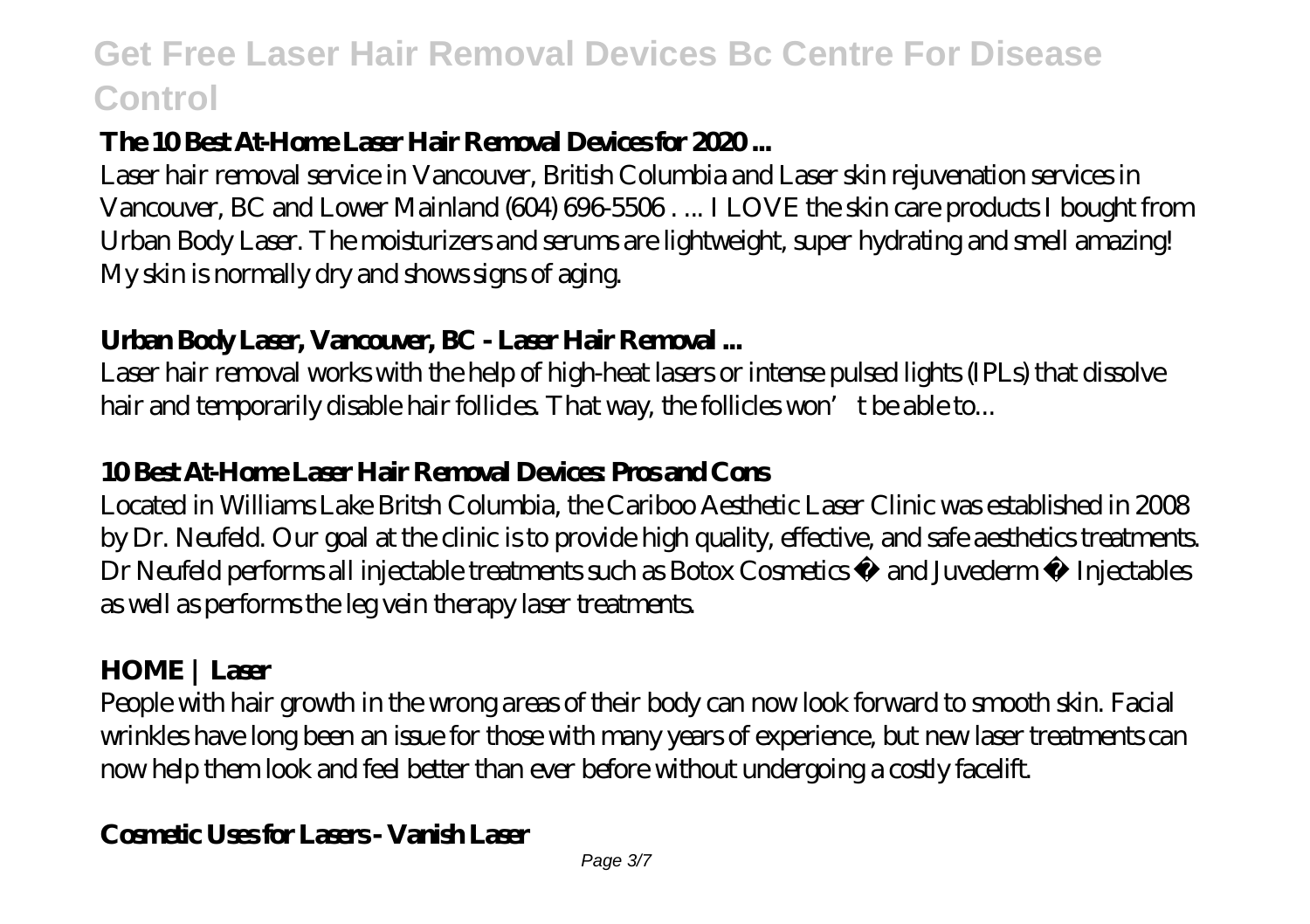"Most at-home laser hair removal devices apply IPL technology, meaning intense pulsed light, using a broad range of light and by default making them much less specific and less powerful," says...

#### **11 Best At-Home Laser Hair Removal Devices for 2020 | Glamour**

This at-home laser hair removal device is equipped with 300,000 flashes of light (which is the equivalent of 22 years of full-body treatments, so, like, you don't have to worry about it dying on...

#### **10 Best At-Home Laser Hair Removal Devices of 2020**

The perfect combination of technology and ease. Now you can hold the key to long-lasting, professional hair removal in the palm of your hand. After the gliding the no!no!® MICRO over your skin, use the included buffer to exfoliate and remove any remaining crystallized hair for a smooth, silky finish.

#### **nome**

Laser hair removal is the most effective method of hair removal available that can be used almost anywhere on the face and body. Unlike other methods such as waxing and shaving laser hair removal gives long lasting results.The hair will become finer and softer meaning less visible and the growth will slow down more and more with each treatment.

### **Laser Hair Removal Treatment & Pricing | The UK's Leading ...**

Laser Hair Removal in Coquitlam, BC. Hair Today Gone Tomorrow with Laser Hair Removal Coquitlam, BC. Call (604) 227-6764. We are pleased to offer laser hair removal Coquiltam, BC with the Soprano XL. This system launches a new era in hair removal with results that exceed the performance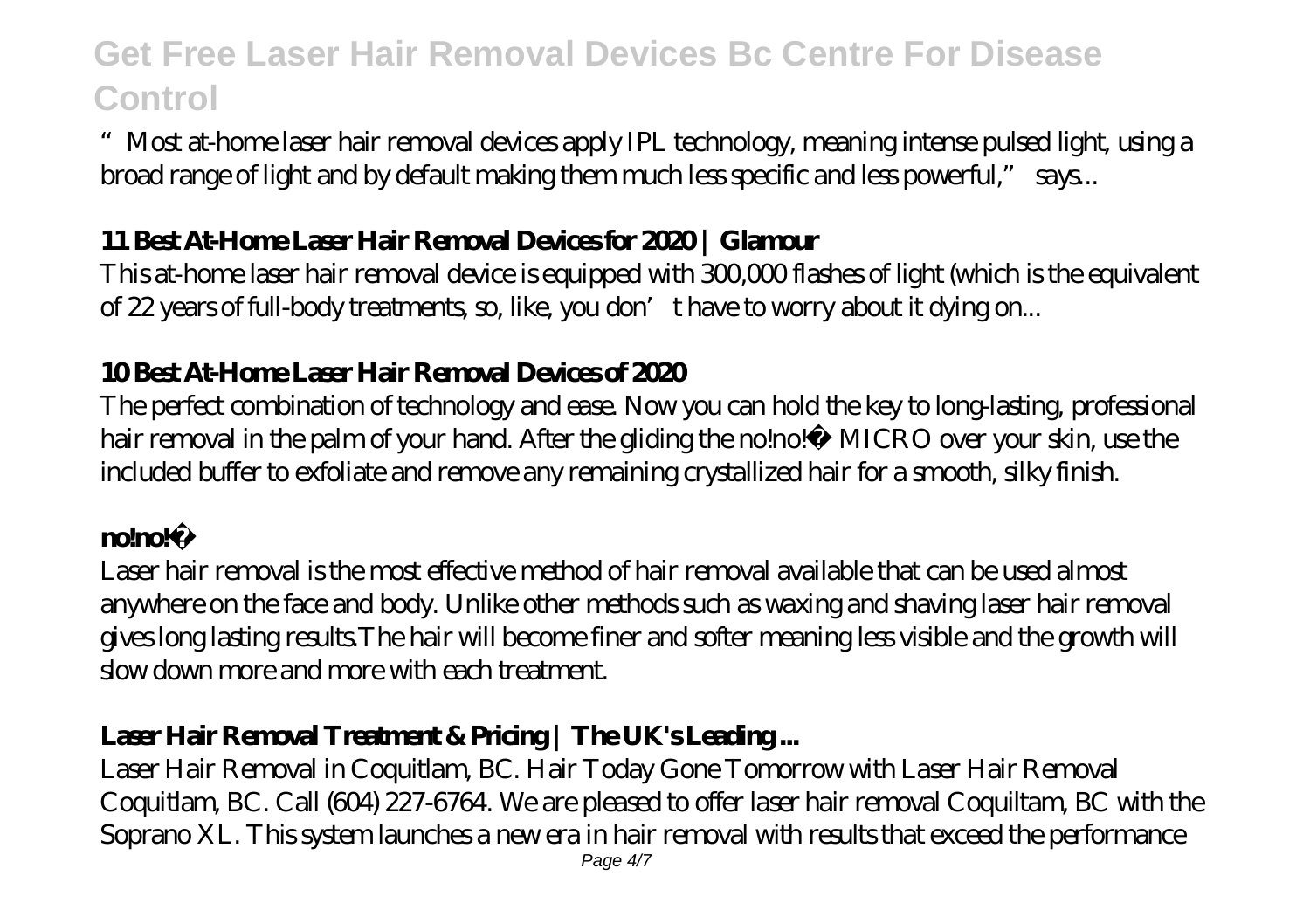of past solutions. The SHR module (Super Hair Removal) is a revolutionary new approach for improved effectiveness and comfort during treatment, dramatically changing the way individuals experience laser hair ...

### **Laser Hair Removal Coquitlam, BC | Ageless Radiance MD Med Spa**

Laser hair removal devices operate by emitting a pulse or pulses of infrared (IR) radiation which passes through normal skin and is absorbed by melanin in the hair follicle, or root. Here it produces enough heat to destroy the hair. Typical lasers in use today are the Nd:YAG, the diode and the alexandrite 4.

#### **Laser Hair Removal - Safety Guidelines for Facility Owners ...**

Best Hair Removal in Vancouver, BC - Halo Laser and Skin Care, waxmi, The Sugar Lounge, Sugarbox, M2M TOUCH, The Vanity Lab, The Pxssy Shop, SKN Holistic Rejuvenation Clinic, Arbutus Laser Centre, Kerrisdale Electrolysis

#### **THE BEST 10 Hair Removal in Vancouver, BC - Last Updated ...**

Laser Hair Removal Cost Coquitlam, BC Visit Ageless Radiance When You Want a Permanent Solution to Rid Your Body of Unwanted Hair. Call Us At (604) 227-6764 or Visit Us Online to Book an Appointment.

### **Laser Hair Removal Cost Near Me Coquitlam BC - Ageless ...**

Title: Laser Hair Removal Devices Bc Centre For Disease Control Author: reliefwatch.com Subject: Download Laser Hair Removal Devices Bc Centre For Disease Control - Laser Hair Removal Devices: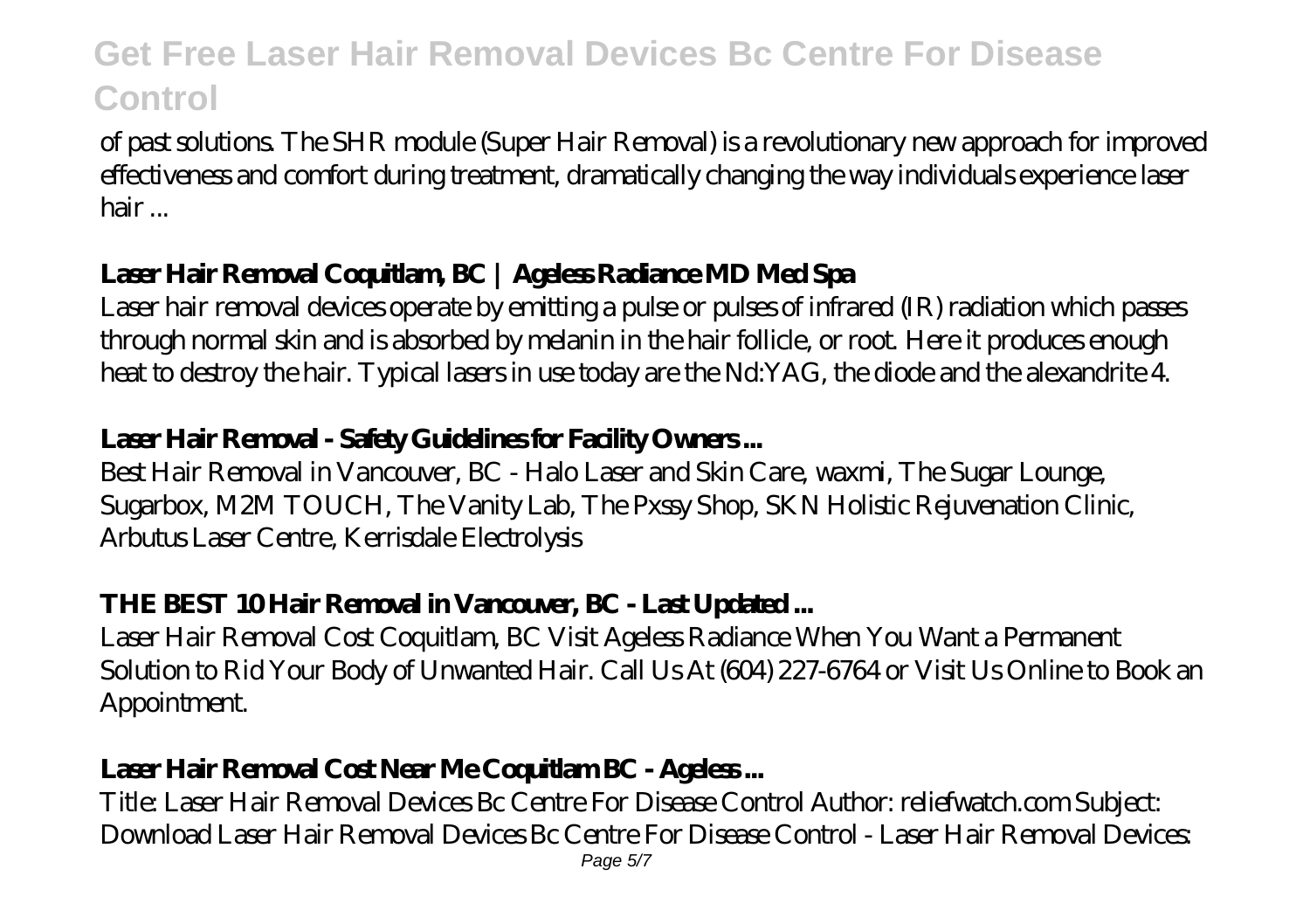Safety Guidelines for Owners/Operators - 6 - Laser Terminology The energy in the beam emitted by most hair removal devices is a beam of pulsed energy made of …

#### **Laser Hair Removal Devices Bc Centre For Disease Control**

Laser Hair Removal Device Filter applied. Country/Region of Manufacture. see all. Features. see all. Condition. see all. New. New other (see details) Manufacturer refurbished. Used. For parts or not working. Price. Under  $£5500 £5500 to £11500$  Over  $£11500$  Please provide a valid price range ...

#### **Laser Hair Removal Devices for sale | eBay**

Laser Hair Removal, Laser Skin Treatments, Facial Skin Treatment, Vascular And Pigmented Lesion Treatment, Skin Tightening Using Infrared Technology, Skin Resurfacing With The Erbium YAG 2940, Tattoo Removal With The Q-Switch 1064, Toe Nail Fungus Removal With The VP2, Teeth Whitening, Hydra Facial, Skin Care Products & Treatments, Acupuncture, Estheticians

#### **Laser Hair Removal in Vancouver BC | YellowPages.ca™**

Both Laser and IPL Hair Removal use light to cause thermal damage to the hair follicle. IPL and laser use specific wavelengths of light that are optimum for absorption by the melanin pigmentation in the hair, yet at the same time minimizing the trauma to the skin. IPL differs from laser by being able to deliver energy at optimum wavelengths for a variety of skin tones. This allows us to effectively treat a greater range of skin tones with the same device. See laser hair removal myths…busted!